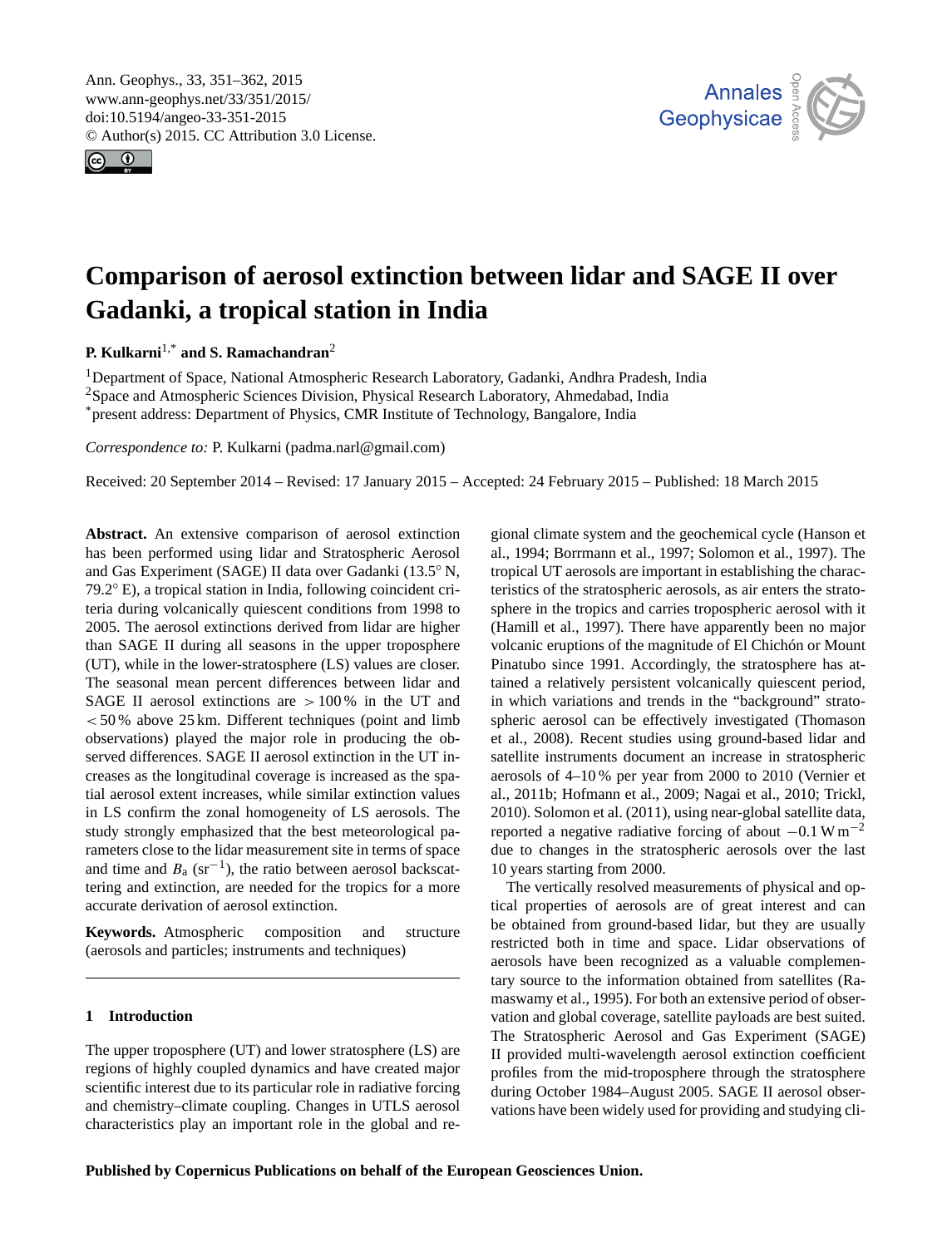matological behaviour and remain a valuable resource to understand changes in the stratosphere and upper-tropospheric aerosols (e.g. Hitchman et al., 1994; Thomason et al., 1997; Bauman et al., 2003; Thomason and Peter, 2006).

More recently, the spaceborne Cloud-Aerosol Lidar with Orthogonal Polarization (CALIOP) onboard the CALIPSO (Winker et al., 2009) mission is dedicated to the study of clouds and aerosols from the troposphere to the stratosphere since June 2006 and its measurements have provided a wealth of information. In Vernier et al. (2011a), observations using CALIPSO identified the presence of an enhancement in aerosol backscatter closely associated with the Asian monsoonal circulation, and this is termed the Asian tropopause aerosol layer (ATAL). Evidence of ATAL is also observed in SAGE II (Thomason and Vernier, 2013); it is a relatively recent phenomenon and was seen every year during 1999– 2005. However, there was no evidence of ATAL in SAGE II at a date prior to 1998. Such evidence of ATAL and other changes in UTLS aerosol characteristics are vital, and observations using optical instruments (ground-based lidar, in situ balloon measurements) and satellites are essential to track the evolution of UTLS aerosols in various parts of the globe.

To the best of our knowledge,three lidar and SAGE II comparisons have been carried out over the Indian region: (1) at Trivandrum (Parameswaran et al., 1991) during volcanically quiescent conditions, (2) at Ahmedabad after the Mt Pinatubo volcanic eruption (Jayaraman et al., 1995) and (3) at Gadanki (Parameswaran et al., 2010). It is to be noted that, in general, the comparisons between lidar and SAGE II focussed on instrument capabilities and were restricted to a limited number of days in the case of (1) and (2). Parameswaran et al. (1991) reported an agreement that was satisfactory between lidar and SAGE II with large variability in tropospheric extinction. Aerosol extinctions between lidar and SAGE II compared well in the 17–30 km altitude region after the Mt Pinatubo eruption (Jayaraman et al., 1995). The lidar profiles were found to match fairly well with the SAGE II profiles (version 6.20) when the spatial separation between the instruments was in the order of a few hundreds of kilometres (Parameswaran et al., 2010). Stratospheric Processes And their Role in Climate (SPARC) assessment (Thomason and Peter, 2006) stressed the need for more comparisons between lidar and satellite data both at midlatitudes and in the tropics, as there is a lack of statistics on the magnitude of differences between SAGE IImeasured and lidar-derived aerosol extinction values. Thus, the present attempt of an extensive comparison, utilizing an 8-year (1998–2005) data set from SAGE II and lidar over a tropical location during volcanically quiescent conditions, to the best of our knowledge, is the first of its kind.

#### **2 Data sets and analysis method**

## **2.1 SAGE II aerosol extinction data**

The latest version, 7.0, of the SAGE II data set (Damadeo et al., 2013) is used in the present study. SAGE II data were collected during each sunrise (sr) and sunset (ss) *event* encountered by the satellite as it orbits the Earth. The term event means each measurement made by the SAGE II instrument. The measured data were inverted to obtain profiles of the aerosol extinction coefficient  $\beta_{ext}$  (km<sup>-1</sup>) (Chu et al., 1989). SAGE II-measured  $\beta_{\text{ext}}$  with uncertainties were available at 0.385, 0.453, 0.525 and 1.02 µm at a vertical resolution of 0.5 km. SAGE II 1.02 µm extinction profiles have  $1\sigma$  relative uncertainties of about 10% when extinction exceeds  $1.0 \times 10^{-4}$  km<sup>-1</sup>. The other three shorter-wavelength extinction profiles have  $1\sigma$  relative uncertainties of ~20% when extinction exceeds  $5 \times 10^{-4}$  km<sup>-1</sup> (Chu et al., 1989). The lower limit for the  $\beta_{ext}$  profile at 1.02 µm is near the ground or at the cloud top; the lower-altitude limits for profiles at 0.525, 0.453 and 0.385 µm were 6.5, 10.5 and 14.5 km respectively. However, below the tropopause, due to the presence of clouds especially during the monsoon period, aerosol extinction data were not available over the tropics.

SAGE II aerosol observations have been widely used for providing and studying the climatological behaviour of stratospheric aerosols (e.g. Hitchman et al., 1994; Thomason et al., 1997). Aerosol extinction products in version 7.0 have minor changes within the main aerosol layer and are of excellent quality when compared to previous versions. In particular, aerosol extinction in version 7.0 at 0.525 µm is in much better agreement with SAGE III version 4.0 than SAGE II version 6.2 (Damadeo et al., 2013). The SAGE II data product includes National Meteorological Center (NMC) information on the meteorology corresponding to each event. Vertical profiles of temperature, pressure and density from the NMC corresponding to each SAGE II event have been used to derive aerosol extinction from lidar.

## **2.2 Coincident criteria**

SAGE II coverage was limited by the Earth Radiation Budget Satellite (ERBS) orbital characteristics, and the sensor takes 15 sunrise and 15 sunset observations on a single day, which are equally spaced in longitude around the globe but vary in latitude by a few degrees. It gives near global coverage over a period of 25–40 days. An appropriate selection of coincident criteria is an essential prerequisite in a comparative study in order to have a sizeable number of data sets. We adopted the coincident criteria prescribed in Antuña et al. (2002). The coincident criteria on the basis of geometry were selected as  $\pm 5^{\circ}$  in latitude,  $\pm 25^{\circ}$  in longitude and  $\pm 24$  h in time with respect to the location of Gadanki and corresponding in time to when the lidar measurements were made. Based on the space-coincident criteria, a total of 209 SAGE II events dur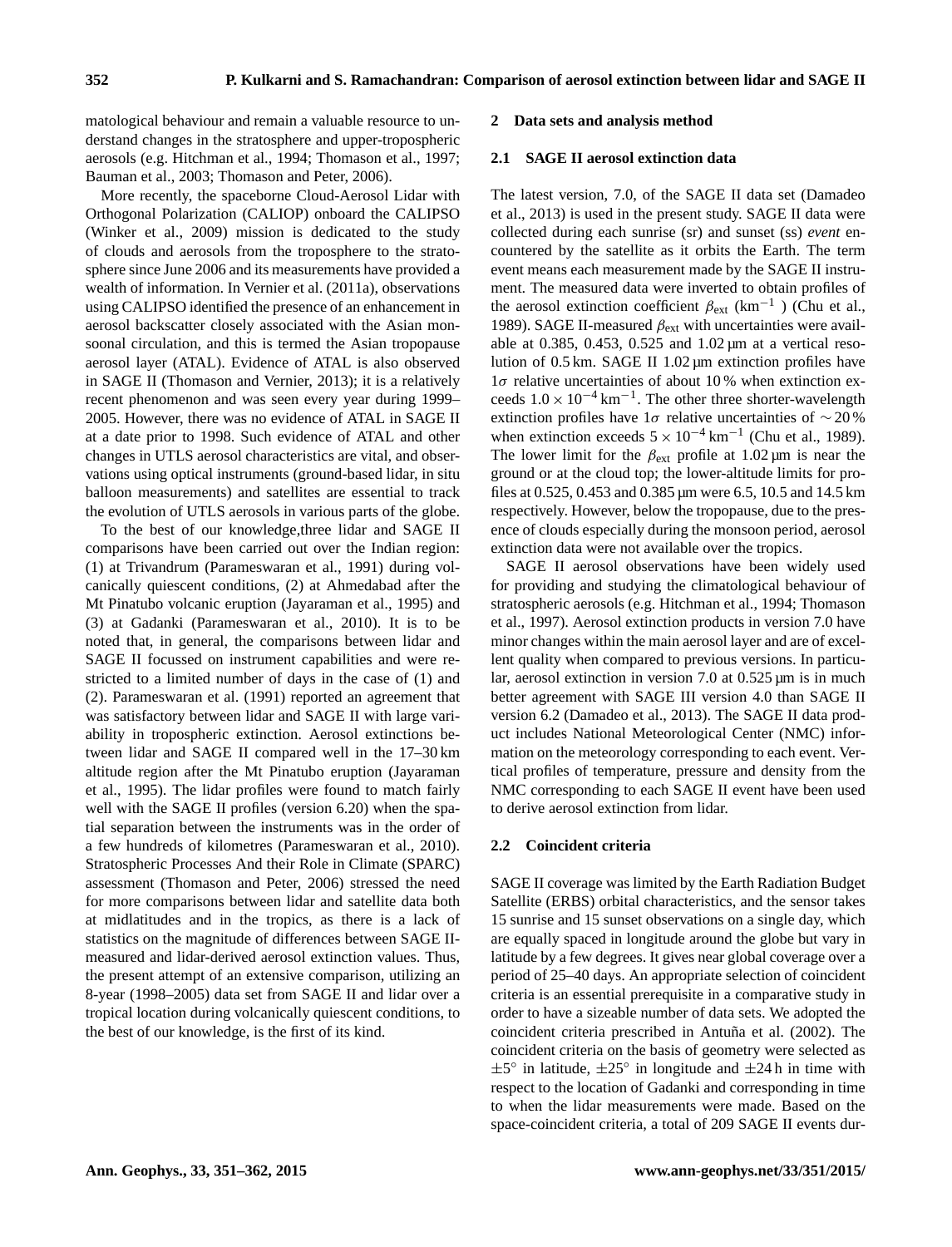ing 1998–2005 were obtained; when the criterion of time was imposed, only 36 events were found to satisfy. The details of the 36 coincident profiles, such as date, location (latitude, longitude) and range (km), that satisfy the coincident criteria are summarized as a function of season in Table 1. The comparison study includes lidar and SAGE II aerosol extinctions derived in the UT and LS region (10–30 km). These 36 coincident profiles were disaggregated into different seasons and analysed.

## **2.3 Lidar extinction data**

Gadanki (13.5◦ N, 79.2◦ E) is a tropical rural site in India located at an altitude of about 375 m above mean sea level and about 80 km from the Bay of Bengal coast, in southern India (Fig. 1). To understand atmospheric changes with reference to the monsoon conditions, the aerosol characteristics are classified into four seasons, viz., winter (December-January-February, DJF), premonsoon (March-April-May, MAM), monsoon (June-July-August, JJA), and postmonsoon (September-October-November, SON). Lidar measurements over Gadanki started in March 1998, and the data obtained during 1998–2005 are used in the study. The Nd : YAG  $0.532 \mu m$  lidar at Gadanki has been well calibrated and validated in many studies (e.g. Sunilkumar and Parameswaran, 2005; Kulkarni et al., 2008; Parameswaran et al., 2010). Lidar profiles have a range resolution of 0.3 km and a time resolution of 250 s. The signal-to-noise ratio of lidar is poor up to the desired reference altitude of about 35 km at 250 s, especially when cirrus clouds are present. To get a sufficient signal-to-noise ratio in the present study, daily lidar measurements are time-integrated over 4–6 h for further analysis. The Klett inversion (Klett, 1985) algorithm is applied to the 0.532 µm co-polarized lidar signal to obtain profiles of the aerosol extinction coefficient  $\beta_{\rm ext}$  (km<sup>-1</sup>). Further details on the lidar system and the analysis procedure are provided in Kulkarni et al. (2008).

#### **2.4 Conversion of aerosol backscatter to extinction**

The total (aerosol and air) backscattering coefficient  $(\beta_z)$  using the top-to-bottom inversion algorithm proposed by Klett can be written as

$$
\beta_z = \frac{\exp(S - S_m)}{\frac{1}{\beta_m} + 2\int_z^{z_m} \frac{\exp(S - S_m)\mathrm{d}z}{B_a}},\tag{1}
$$

where S and  $S_m$  are the logarithm of the range-corrected photon counts at any altitude z and the reference altitude  $z_m$ respectively,  $\beta_m$  corresponds to the Rayleigh backscattering coefficient at altitude  $z_m$ , and  $B_a$  (sr<sup>-1</sup>) is the ratio between aerosol backscattering and extinction coefficients. The Klett inversion algorithm (Eq. 1) includes  $\beta_m$  and  $B_a$  values, which are required a priori. A proper selection of these two parameters is essential to derive aerosol extinction profiles accurately and reduce any additional errors. Further aerosol ex-



**Figure 1.** Locations of Gadanki (Google Earth image) where the lidar measurements were made and the four metro cities (Delhi, Kolkata, Mumbai and Chennai) in India.

tinction ( $\beta_{ext}$ ) is obtained using the measured  $\beta_z$  by assuming a constant  $B_a$  value.

 $\beta_m$  can be determined from the best available meteorological data or approximated using an appropriate standard atmosphere corresponding to the lidar site. In the present study,  $\beta_m$  is estimated by normalizing molecular density to lidar profiles with two different atmospheric data sets. The data sets correspond to (i) the US Standard Atmosphere (1966) for 15<sup>°</sup> N and (ii) NMC data obtained for each SAGE II coincident event. For a given wavelength  $B<sub>a</sub>$  depends on the aerosol size distribution, which can be different at different altitudes. Information on  $B_a$  values as a function of altitude in the UT and LS does not exist over the tropics. Hence, in the present study we have used  $B_a$  values obtained by Jäger and Hofmann (1991) at  $0.532 \mu m$  using lidar and simultaneous balloon-borne optical particle counter data over Garmisch (47.5◦ N) during 1980–1987.

The  $B_a$  obtained by Jäger and Hofmann (1991) includes the effects of the 1982 El Chichón volcanic eruption. Ramachandran and Jayaraman (2003) calculated  $B_a$  values from Jäger and Hofmann (1991) data corresponding to background conditions (volcanically quiescent; 1980–1982 and 1985–1987, which also includes minor eruptions, but  $B<sub>a</sub>$  values were not significantly influenced).  $B<sub>a</sub>$  values were found to be in the range of 0.017–0.022, with a mean value of about 0.019 (Ramachandran and Jayaraman, 2003). We derived the aerosol extinction coefficients for three  $B<sub>a</sub>$  values, namely 0.015, 0.020 and 0.025, which include the measured range of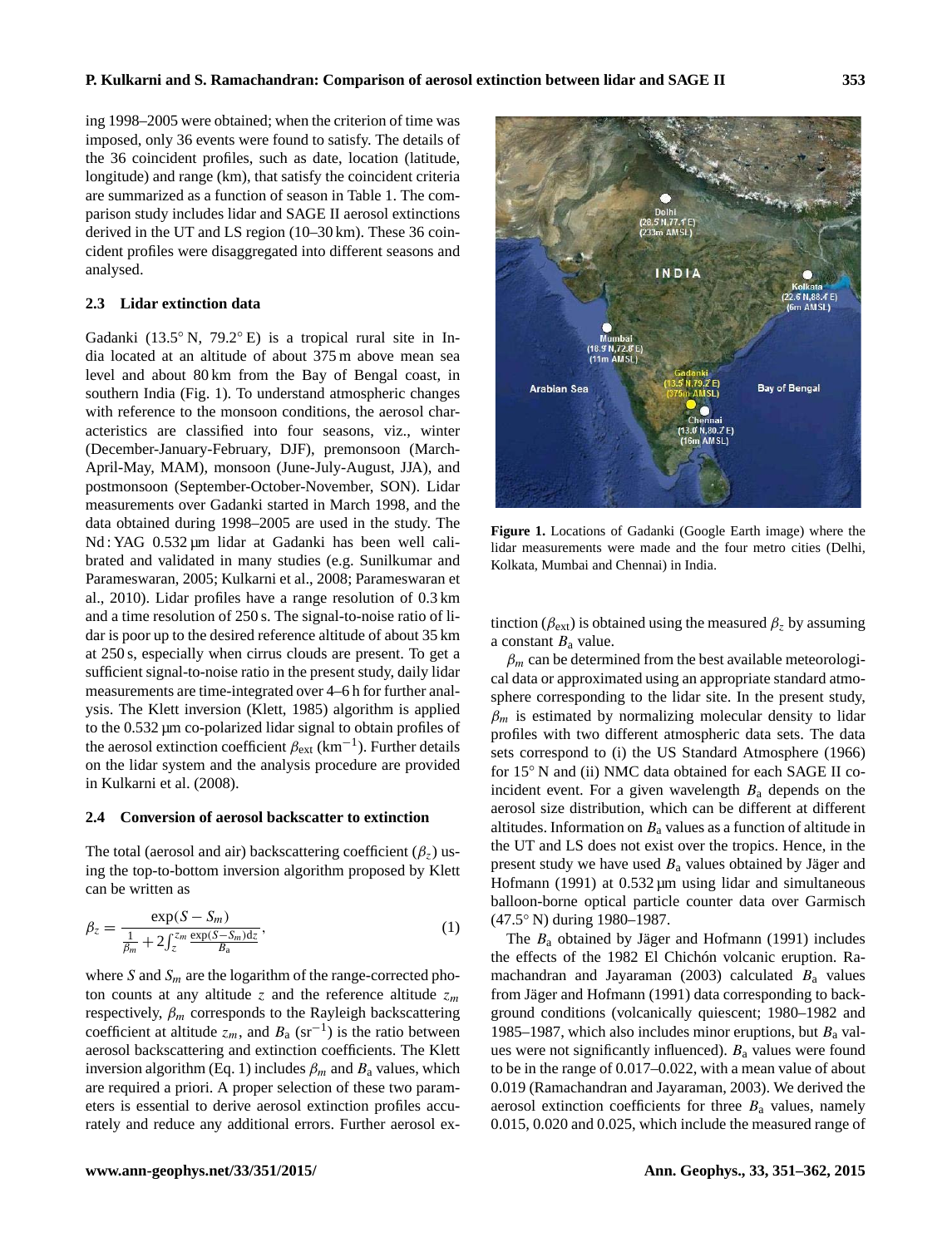| No of obs      | <b>SAGE II</b> | Event            | Latitude          | Longitude          | Range (km) | Lidar       |
|----------------|----------------|------------------|-------------------|--------------------|------------|-------------|
| Winter         |                |                  |                   |                    |            |             |
| $\,1$          | 18 Feb 2000    | sr               | 13.35° N          | 98.98°E            | 2176       | 17 Feb 2000 |
| $\sqrt{2}$     | 10 Feb 2001    | SS               | $17.88^\circ$ N   | 86.99°E            | 983        | 9 Feb 2001  |
| 3              | 8 Jan 2002     | SS               | $16.94^{\circ}$ N | 82.87° E           | 553        | 7 Jan 2002  |
| $\overline{4}$ | 27 Jan 2003    | SS               | 13.32° N          | 84.21°E            | 551        | 27 Jan 2003 |
|                |                |                  | $13.69^\circ$ N   | $60.25^{\circ}$ E  | 2085       |             |
| 5              | 26 Feb 2004    | ${\rm S}{\rm T}$ | $10.85^{\circ}$ N | $100.53^{\circ}$ E | 2364       | 25 Feb 2004 |
| 6              | 27 Feb 2004    | sr               | $11.43^\circ$ N   | 76.78°E            | 350        | 27 Feb 2004 |
| 7              | 7 Dec 2004     | ${\rm sr}$       | $17.82^{\circ}$ N | 85.57° E           | 847        | 6 Dec 2004  |
| $\,$ 8 $\,$    | 3 Jan 2005     | SS               | $10.90^\circ$ N   | 86.35°E            | 837        | 3 Jan 2005  |
|                |                |                  | $11.24^{\circ}$ N | 62.41°E            | 1864       |             |
| 9              | 4 Jan 2005     | SS               | 15.84° N          | 87.25° E           | 922        | 4 Jan 2005  |
|                |                |                  | $16.16^{\circ}$ N | 63.31°E            | 1772       |             |
| 10             | 14 Feb 2005    | ${\rm sr}$       | $13.03^\circ$ N   | 81.95°E            | 307        | 14 Feb 2005 |
|                |                |                  | 13.64° N          | 58.28° E           | 2301       |             |
| Premonsoon     |                |                  |                   |                    |            |             |
| 11             | 23 Mar 1999    | SS               | 12.34° N          | 97.42° E           | 2008       | 23 Mar 1999 |
|                |                |                  | $11.88^\circ$ N   | 73.32° E           | 671        |             |
| 12             | 17 Mar 2000    | SS               | $16.91^\circ$ N   | $86.90^\circ$ E    | 926        | 17 Mar 2000 |
|                |                |                  | $16.47^\circ$ N   | 62.84° E           | 1829       |             |
| 13             | 18 Mar 2000    | SS               | $9.79^{\circ}$ N  | 85.80°E            | 833        | 18 Mar 2000 |
|                |                |                  | $9.48^{\circ}$ N  | $61.72^{\circ}$ E  | 1973       |             |
| 14             | 31 Mar 2000    | sr               | $14.00^\circ$ N   | 73.54° E           | 625        | 31 Mar 2000 |
| 15             | 20 Mar 2002    | sr               | $10.23^\circ$ N   | $80.96^{\circ}$ E  | 408        | 20 Mar 2002 |
|                |                |                  | $10.72^{\circ}$ N | 57.01°E            | 2460       |             |
| 16             | 21 Mar 2002    | sr               | $17.13^\circ$ N   | $80.49^{\circ}$ E  | 424        | 21 Mar 2002 |
|                |                |                  | $17.55^{\circ}$ N | 56.45°E            | 2542       |             |
| 17             | 30 May 2002    | ${\rm sr}$       | $12.04^{\circ}$ N | 85.74° E           | 737        | 29 May 2002 |
| 18             | 11 Mar 2003    | ${\rm sr}$       | $12.52^{\circ}$ N | 85.78°E            | 732        | 11 Mar 2003 |
|                |                |                  | $13.03^{\circ}$ N | $61.89^{\circ}$ E  | 1905       |             |
| 19             | 19 May 2003    | sr               | $8.28^{\circ}$ N  | $102.53^{\circ}$ E | 2630       | 19 May 2003 |
| 20             | 20 May 2003    | sr               | $8.63^{\circ}$ N  | 78.58°E            | 540        | 20 May 2003 |
|                |                |                  | $8.99^\circ$ N    | 54.62° E           | 2749       |             |
|                |                |                  | 13.47° N          | 103.23° E          | 2643       |             |
| 21             | 21 May 2003    | ${\rm sr}$       | $13.80^\circ$ N   | 79.32° E           | 36         | 21 May 2003 |
|                |                |                  | $14.14^{\circ}$ N | 55.37° E           | 2622       |             |
| 22             | 12 Mar 2005    | SS               | $9.20^{\circ}$ N  | 84.45°E            | 746        | 11 Mar 2005 |
|                |                |                  | $9.75^{\circ}$ N  | $60.60^{\circ}$ E  | 2087       |             |
| 23             | 25 Apr 2005    | ${\rm sr}$       | $11.27^{\circ}$ N | 99.69°E            | 2267       | 25 Apr 2005 |
| 24             | 26 Apr 2005    | ${\rm sr}$       | $11.65^\circ$ N   | 75.85° E           | 421        | 25 Apr 2005 |
|                |                |                  | $16.87^\circ$ N   | $101.12^{\circ}$ E | 2440       |             |
| Monsoon        |                |                  |                   |                    |            |             |
| 25             | 6 Jun 2001     | ${\rm sr}$       | 13.97° N          | 82.57° E           | 374        | 6 Jun 2001  |
|                |                |                  | $14.29^{\circ}$ N | $58.42^{\circ}$ E  | 2287       |             |
| 26             | 18 Jul 2004    | ${\rm S}{\rm T}$ | $17.06^{\circ}$ N | $80.08^{\circ}$ E  | 403        | 18 Jul 2004 |
|                |                |                  | $17.38^{\circ}$ N | 56.14°E            | 2572       |             |
| 27             | 4 Jul 2005     | ${\rm sr}$       | $11.92^\circ$ N   | $100.11^{\circ}$ E | 2307       | 3 Jul 2005  |
| 28             | 5 Jul 2005     | ${\rm sr}$       | $12.24^{\circ}$ N | $76.18^{\circ}$ E  | 360        | 4 Jul 2005  |

**Table 1.** Details of lidar and SAGE II comparison events during March 1998–August 2005 over Gadanki. SAGE II sunrise (sr) and sunset (ss) events have been chosen based on coincident criteria. See text for details.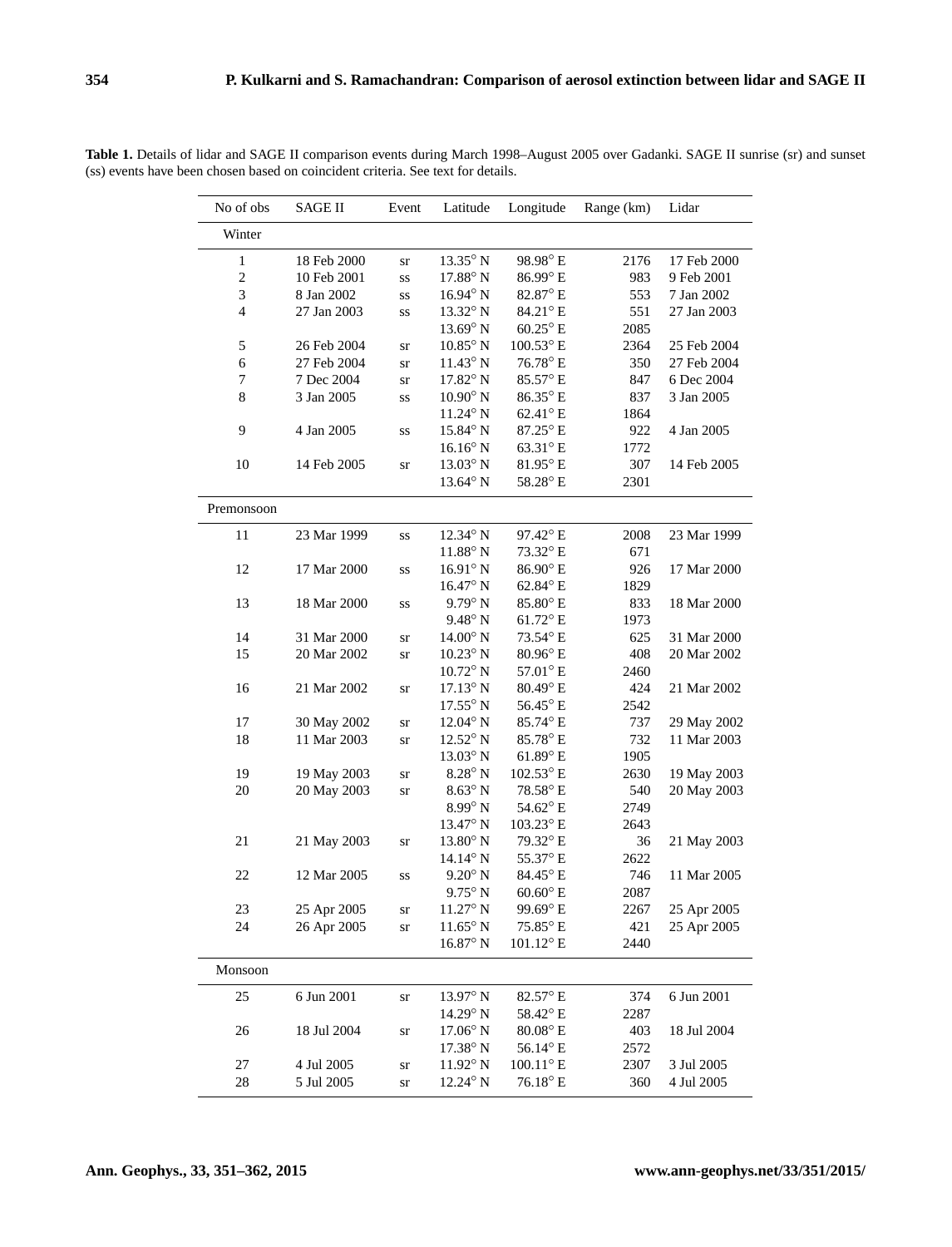| No of obs   | <b>SAGE II</b> | Event     | Latitude          | Longitude          | Range (km) | Lidar       |
|-------------|----------------|-----------|-------------------|--------------------|------------|-------------|
| Postmonsoon |                |           |                   |                    |            |             |
| 29          | 13 Nov 1998    | sr        | $14.73^{\circ}$ N | $73.83^{\circ}$ E  | 606        | 13 Nov 1998 |
| 30          | 9 Nov 1999     | sr        | $14.75^{\circ}$ N | $84.17^{\circ}$ E  | 564        | 8 Nov 1999  |
|             |                |           | $15.37^{\circ}$ N | $60.32^{\circ}$ E  | 2087       |             |
| 31          | 12 Sep 2001    | SS        | $12.02^{\circ}$ N | $100.71^{\circ}$ E | 2372       | 12 Sep 2001 |
|             |                |           | $12.69^{\circ}$ N | $76.68^{\circ}$ E  | 291        |             |
| 32          | 29 Oct 2001    | <b>Sr</b> | $13.02^{\circ}$ N | $78.85^{\circ}$ E  | 65         | 29 Oct 2001 |
|             |                |           | $13.62^{\circ}$ N | 54.96° E           | 2666       |             |
| 33          | 26 Nov 2001    | SS        | $12.37^{\circ}$ N | $80.82$ °E         | 217        | 26 Nov 2001 |
|             |                |           | $12.70^{\circ}$ N | 56.68 $^{\circ}$ E | 2479       |             |
| 34          | 27 Nov 2001    | SS        | $16.91^{\circ}$ N | $102.54^{\circ}$ E | 2595       | 26 Nov 2001 |
|             |                |           | $17.22^{\circ}$ N | $78.35^{\circ}$ E  | 420        |             |
|             |                |           | $17.54^{\circ}$ N | 54.18 $^{\circ}$ E | 2788       |             |
| 35          | 27 Sep 2004    | sr        | $12.24^{\circ}$ N | $80.18^{\circ}$ E  | 176        | 27 Sep 2004 |
|             |                |           | $12.72^{\circ}$ N | $56.46^{\circ}$ E  | 2503       |             |
| 36          | 25 Oct 2004    | SS        | $16.63^\circ$ N   | $85.45^{\circ}$ E  | 769        | 25 Oct 2004 |
|             |                |           | $17.02^{\circ}$ N | $61.54^{\circ}$ E  | 1981       |             |

**Table 1.** Continued.

values over Garmisch. The uncertainty in the derived aerosol extinction due to the range of  $B<sub>a</sub>$  values was found to be about 20–25 % in the 15–30 km region while it was  $<$  20 % below 15 km. Hence, in the absence of the availability of  $B<sub>a</sub>$  values for Gadanki, in the present study a  $B_a$  of 0.02 has been used, a value appropriate for volcanically quiescent conditions.

Figure 2a shows the temperature profile from the US Standard Atmosphere model corresponding to 15◦ N and from NMC data for the SAGE II coincident event on 17 March 2000 (16.91◦ N, 86.90◦ E). US Standard Atmosphere temperatures are higher than the NMC temperature profile in the altitude region of 18 to 28 km. A maximum difference of 7 K is seen at 22 km, and above 26 km a  $\lt$  2 K temperature difference is observed. Temperature differences are lower than 2 K below the tropopause. These two temperature profiles have been used to derive  $\beta_m$  and  $\beta_{ext}$  from lidar on 17 March 2000 for comparison.

Lidar-derived  $\beta_{ext}$  using the model atmosphere (US Standard Atmosphere, 1966) corresponding to 15◦ N and the NMC meteorological data corresponding to the SAGE II event for a particular coincident event are shown in Fig. 2b. On 17 March 2000 the sky was clear over Gadanki, with no high-altitude clouds.  $\beta_{ext}$  values are below  $10^{-3}$  km<sup>-1</sup> for SAGE II, while lidar values are higher  $(> 10^{-3} \text{ km}^{-1})$ .  $\beta$ <sub>ext</sub> values derived using the US Standard Atmosphere are higher than  $\beta_{\text{ext}}$  derived using the NMC temperature profile up to 26 km. As every other parameter in the  $\beta_{\text{ext}}$  calculation (Eq. 1) remains the same, except for the temperature and the resultant  $\beta_m$ , this comparison illustrates that the observed shift in  $\beta_{ext}$  is clearly due to the different  $\beta_m$  values used.  $\beta_m$  at 33 km was  $1.32 \times 10^{-5}$  km<sup>-1</sup> sr<sup>-1</sup> for the NMC temperature profile and  $1.38 \times 10^{-5}$  km<sup>-1</sup> sr<sup>-1</sup> for US standard atmosphere.

With an attempt to gain further insight into whether the selected  $B_a$  value of 0.02 is appropriate, aerosol extinctions are derived for different  $B_a$  values (Jäger and Hofmann, 1991) and compared with SAGE II profiles (Fig. 2). Figure 2b also includes lidar-derived  $\beta_{ext}$ , using NMC for two extreme  $B_a$ values (0.0159 and 0.0526) that were obtained during 1980– 1987 (Jäger and Hofmann, 1991). The lidar-derived extinction values at  $B_a = 0.0526$  are higher in the UT and lower in the LS region when compared to SAGE II.  $\beta_{ext}$  derived using  $B_a = 0.0159$  is closer to SAGE II between 22 and 34 km. Furthermore, instead of using a constant  $B_a$ , three different values of  $B<sub>a</sub>$  are used to examine the sensitivity of aerosol extinction to different values of  $B_a$ . The values of  $B_a$ are allowed to vary as a function of altitude: maximum and minimum values of  $B_a$  are 0.0526 and 0.0161 (15–20 km), 0.0294 and 0.0159 (20–25 km), and 0.0250 and 0.0161 (25– 34 km) respectively. These values are chosen from Jäger and Hofmann (1991). Aerosol extinction obtained for  $B_a$  values that vary with altitude is close to the extinction obtained for  $B_a = 0.020$  (Fig. 2c). Further aerosol extinction derived for the two sets of  $B_a$  values – (i) 0.0526 and 0.0204 obtained after the El Chichón volcanic eruption (1982–1984) and (ii) 0.0323 and 0.0159 obtained during volcanically quiescent conditions (1980–1982 and 1985–1987) – is compared with the SAGE II profile obtained on 17 March 2000 (Fig. 2d). A better agrement is seen for the smaller values of 0.0204 and 0.0159 for the LS region. These results suggest that aerosol extinction derived using a  $B_a$  value of 0.020 agrees more closely with the SAGE II profile in the LS than in the UT (Fig. 2d). Also the differences in the lidar extinction for different  $B_a$  values can occur due to the top-to-bottom inversion algorithm that is being used (Klett, 1985). Hence, in the absence of the availability of  $B<sub>a</sub>$  values for Gadanki, in the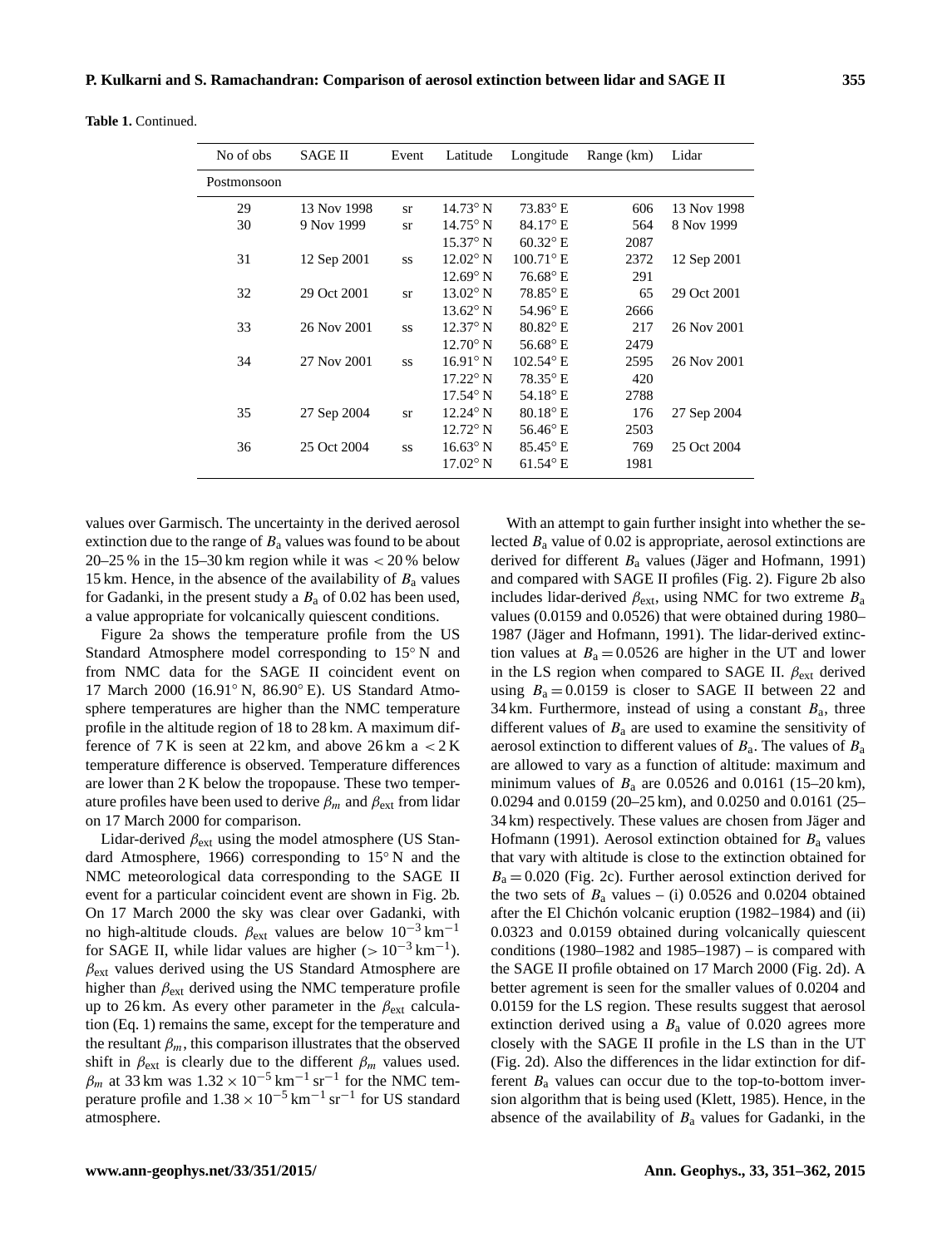

**Figure 2. (a)** Temperature profiles of US Standard Atmosphere at 15° N in comparison with National Meteorological Center (NMC) profile of 17 March 2000 (16.91° N, 86.90° E). (b) Lidar-derived  $\beta_{ext}$  (km<sup>-1</sup>) for  $B_a = 0.020, 0.0159, 0.0526$  using NMC and 15° N US Standard Atmosphere with  $B_a = 0.020$ . **(c)** SAGE II and lidar comparison for different  $B_a$  altitude-dependent values using NMC. **(d)** Aerosol extinction derived using  $B_a$  values obtained during volcanically quiescent conditions (1980–1982 and 1985–1987) versus  $B_a$  values obtained during El Chichón time frame (1982–1984).

present study a  $B_a$  of 0.020 has been used, a value appropriate for volcanically quiescent conditions.

Using the temperature and pressure profiles, molecular density profiles can be computed. Molecular density errors are also the dominant source of error for the aerosol backscattering measurement, at least below 25 km (Russell et al., 1979), and in turn for  $\beta_{ext}$  values. The present study showed the lidar extinction derived using the NMC temperature profile was closer to the SAGE II extinction values; hence, the NMC temperature profile has been used to derive lidar  $\beta_{\text{ext}}$ . Also, in contrast to the model US Standard Atmosphere, the temperature profiles from the NMC are near simultaneous. Figure 2a, b clearly show that the temperature uncertainties at a higher altitude may have a stronger relative impact on stratospheric aerosol extinctions, thereby stressing the need to opt for the best temperature profile which is close in terms of both space and time to the lidar measurement site and date.

## **3 Results and discussion**

# **3.1 Comparison of aerosol extinctions and percentage differences between lidar and SAGE II**

The extinction profiles from SAGE II and lidar are plotted seasonally as winter, premonsoon, monsoon and postmonsoon to understand the atmospheric variability. Note that SAGE II-derived  $\beta_{ext}$  from version 7.0 was available at 0.525 μm and lidar  $β_{ext}$  profiles correspond to 0.532 μm. Differences, if any, in  $\beta_{ext}$  due to the differences in wavelength will be negligible and are not considered. In Fig. 3, SAGE II profiles are shown as closed circles with solid lines at 0.5 km resolution and lidar profiles at 0.3 km resolution are shown as dotted lines. The figure includes only two select comparison profiles; one in which the lidar profile was close to SAGE II (in terms of extinction) and a second in which the differences are quite high. The seasonal mean (including all the profiles) for each season is also given.

The upper troposphere  $\beta_{ext}$  is in the 10<sup>-2</sup>–10<sup>-3</sup> km<sup>-1</sup> range (Fig. 3), which decreases by about 1–2 orders of magnitude in the lower stratosphere in both lidar and SAGE II profiles. SAGE II vertical profiles were smoother than the lidar aerosol extinction profiles, indicating the possibility of variations in aerosol vertical structure whose scale heights are less than 0.5 km. The comparison between lidar and SAGE II aerosol extinction reveals systematic differences between the two instruments below 25 km, where the aerosol extinctions are higher. This comparison also illustrates that the extinction values are either underestimated by SAGE II and/or overestimated by lidar up to 25 km. There exists a systematic difference in  $\beta_{ext}$  below 25 km in all the seasons. On a few lidar measurement days, two SAGE II profiles (27 January 2003, 11 March 2003, 18 July 2004, 29 October 2001, 6 June 2001) were found to satisfy the coincident criteria. In such cases all the coincident SAGE II aerosol extinction profiles were plotted in Fig. 3. The two SAGE II profiles show quite a close agreement in the LS (but not in the UT), despite the fact the two profiles are apart by few degrees in latitude and/or longitude. In fact, the difference is more in longitudes, as they differ by 24◦ ; however, the SAGE II profiles are quite close. This is true in other cases, which indicates a zonal uniformity in aerosol characteristics in the LS but not in the UT. The seasonal mean aerosol extinctions are closer in the 16–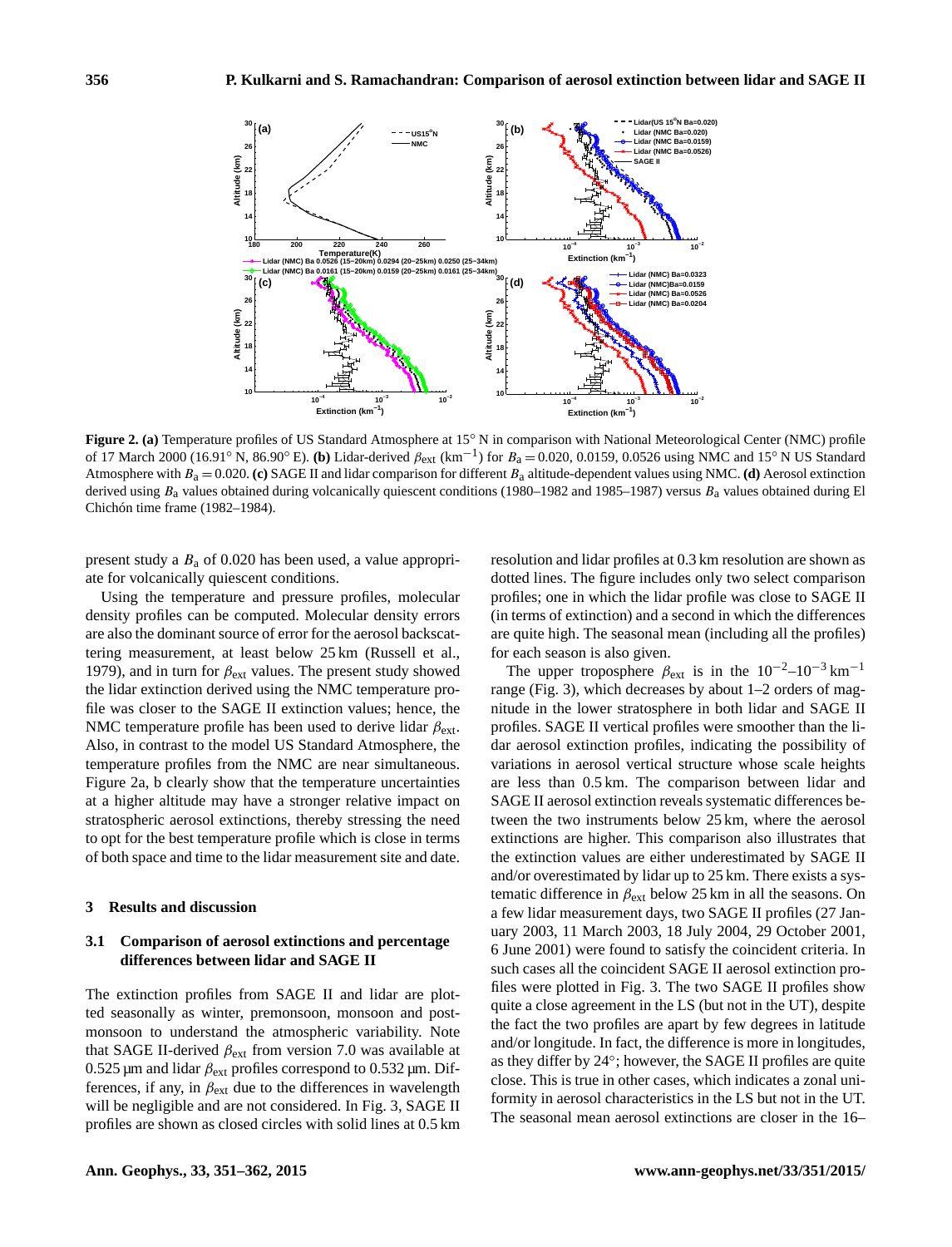

**Figure 3.** Lidar and SAGE II <sup>β</sup>ext (km−<sup>1</sup> ) aerosol extinction select profiles during March 1998–August 2005 over Gadanki for **(a)** winter, **(b)** premonsoon, **(c)** monsoon and **(d)** postmonsoon. Seasonal mean  $\beta_{ext}$  and horizontal bars ( $\pm 1\sigma$ ) are plotted at the end of each season, including all 36 coincident profiles.

30 km altitude range in all seasons, while below 16 km there exist significant variations, which leads to a larger standard deviation.

The SAGE II instrument was also capable of determining high-altitude cloud cover and its variation. Studies on high cirrus clouds using SAGE II include Wang et al. (1994) and Jensen et al. (1996), to name but two. During the observation period we encountered high-altitude clouds over Gadanki, and these were observed by both lidar and SAGE II. Most of the SAGE II profiles show better agreement around the maximum extinction values measured by lidar (Fig. 3). These maximum extinction values measured by both lidar and SAGE II were found to show good agreement in terms of cirrus cloud heights in the upper-tropospheric region. One of the two SAGE II profiles obtained on 27 January 2003, 11 March 2003, 18 July 2004, 29 October 2001 and 6 June 2001 shows better agreement around the cirrus cloud height (Fig. 3). The other profile might have missed these cirrus clouds as these clouds usually extend horizontally up to 2700 km and the SAGE II measures at every 24◦ of longitude (∼ 2640 km) along a slowly shifting latitude circle. During the monsoon, aerosol extinction in the UT is higher because of convective activities; this generates the multi-layered highly structured cirrus clouds (Sunilkumar et al., 2010)

To explain the agreement/disagreement between lidar and SAGE II extinctions further, percentage differences in aerosol extinction are obtained for 36 individual profiles. We calculated the differences between each pair of coincident lidar-derived values and those measured by SAGE II, for each pair of profiles obtained from lidar and SAGE II, and refer to them as percentage differences. The ratio of extinc-



**Figure 4.** Lidar and SAGE II seasonal mean  $\beta_{ext}$  (km<sup>-1</sup>) percent difference (%) during March 1998–August 2005.

tion differences at each altitude was divided by the mean of the two extinction values to obtain percent differences.

The largest percent differences occur below the tropopause (Fig. 4), consistent with aerosol extinction. In general, the percent differences decrease as the altitude increases. The percent differences are  $> 100\%$  below the tropopause, while above the tropopause and up to 25 km the percent differences lie in the 50–100 % range. The seasonal mean percent differences (Fig. 4) show that the percent differences can go up to 200 %, and the differences are at a maximum during the monsoon because of strong convective activity over the tropics. The percent differences estimated after the Mt Pinatubo eruption were found to exhibit large spatial and temporal variability (Antuña et al., 2003) in the 17–32 km altitude region.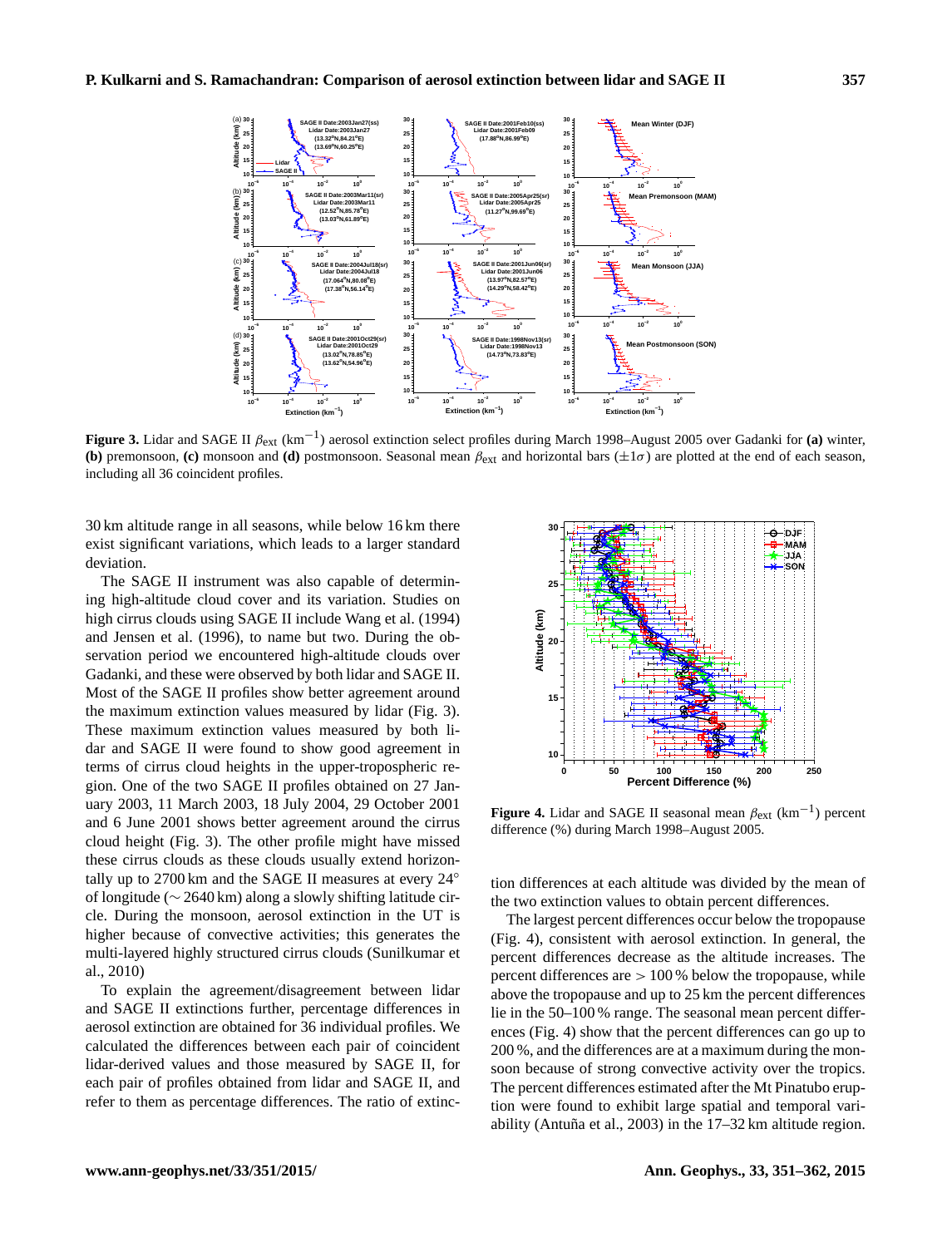The percent difference was found to increase with altitude over Hefei, China (31.9◦ N, 117.2◦ W), and Haute Provence, France (43.9◦ N, 5.7◦ W), while no such increase was seen at Hampton, Virginia (37.1◦ N, 76.3◦ W), Mauna Loa, Hawaii (19.5◦ N, 155.6◦ W) or Camaguey, Cuba (21.4◦ N, 77.9◦ W) (Antuña et al., 2003). The percent difference can be less when there are more aerosols in the atmosphere, such as after a major volcanic eruption. For example, the mean percent differences were  $\leq 100\%$  in the altitudes where the main part of the Pinatubo aerosol cloud was located (15–25 km) (Antuña et al., 2003).

The ATAL is a relatively recent phenomenon and an important contribution to UT and LS aerosols. Satellite observations from CALIPSO (Vernier et al., 2011a) and SAGE II (Thomason and Vernier, 2013) have revealed an enhancement in aerosols, and this enhancement is called the ATAL. The ATAL exists at the tropopause level associated with the Asian monsoon season in JJA. This ATAL is highly variable in intensity from year to year, with a spatial extent of between roughly 15 and 35◦ N and between about 0 and 150◦ E, and vertically from 13 to 18 km. The ATAL is likely to be a primary source of non-volcanic aerosols for the global upper troposphere. In SAGE II data ATAL-like enhancements were not observed in 2005 and in JJA 2003 (Thomason and Vernier, 2013). Further, in this study, since SAGE II data corresponding to a latitude and longitude grid were used, no evidence of ATAL-like enhancement could be seen.

## **3.2 Uncertainties in SAGE II and lidar extinctions**

The comparison of results from ground-based and satellite observations is a challenging task, more so when the measurement principle and geometry are different for the two techniques, as in SAGE II and lidar. Thus, as a consequence, such a comparison may not yield exact matches between the two measurements in terms of space and time. In addition, vertical profile observations of aerosols over a tropical region are affected due to the wet climate. The comparison becomes more difficult during volcanically quiescent conditions in the LS when the aerosol extinctions are quite small when compared to the UT (Kulkarni et al., 2008). SAGE II measurements were obtained by looking through a horizontal path of a few hundred kilometres (solar occultation limb viewing) and thus correspond to a horizontally averaged atmosphere, whereas the lidar profiles are obtained vertically and are time-integrated over few hours. The comparison of SAGE II and lidar aerosol extinction profiles over Durban (29.9◦ S, 31.0◦ E; South Africa) (Bencherif et al., 2003) showed discrepancies in the 17–20 km altitude region during volcanically quiescent conditions. These discrepancies were attributed mainly to the different modes of operation, which is consistent with our results.

Both ground- and space-based measurements of tropospheric and stratospheric aerosols complement each other and have played a major role in providing the necessary in-

formation. In particular, lidar and SAGE II have several limitations, uncertainties and initial conditions, as many parameters are derived from the base measurements. In addition, there are spatio-temporal gaps in both the data sets. The main uncertainties between SAGE II and lidar are the differences in the viewing geometry as SAGE II samples the Earth limb tangential to a point on the Earth's surface, with a tangential path length ranging from tens of kilometres at the top of the stratosphere down to about 1200 km near the Earth's surface. In contrast, lidar measures a single column of the atmosphere, but lidar soundings last from several minutes to hours depending on the number of laser shots selected for the profiling and averaging process.

The other uncertainties in SAGE II- and lidar-derived aerosol extinctions are listed below. There were four sources of error in SAGE II measurement that could have contributed to the total uncertainty in the retrieved vertical profiles (Chu et al., 1989): (1) measurement (instrumental) errors, (2) uncertainty in the calculated Rayleigh profiles caused by the uncertainty in the temperatures, (3) uncertainty in the reference altitude and (4) the uncertainties associated with the removal of other species which have an overlapping contribution in the spectral-wavelength channel. In a sensitivity study Thomason et al. (2008) found that during the low stratospheric aerosol levels from the beginning of 2000 and continuing through the end of its mission in 2005, SAGE II aerosol extinction coefficient profiles remained robust and reliable, and the relative uncertainties associated with measurement noise were larger when compared to higher aerosol loading periods. At 0.525 µm the potential bias is less than 10 % through most of the lower stratosphere. At this wavelength, the bias potential is dominated by the uncertainty in the temperature profile data and ozone cross section (Thomason et al., 2008).

The uncertainties in lidar measurements can arise from (1) signal measurement errors, (2) inaccuracy in determining an aerosol-free region for normalization, (3) uncertainty in the calculated Rayleigh profile due to temperature, and (4) using a constant  $B_a$  (sr<sup>-1</sup>) value (Russell et al., 1979). Before deriving extinction profiles both SAGE II and lidar instruments require some assumptions on the optical properties of aerosols. A major source of error occurs due to the uncertainty in the molecular profile. We have tried to minimize this by using the temperature profile given by the NMC corresponding to each SAGE II event to determine  $\beta_m$  for each lidar measurement. Another main source of uncertainty arises due to the constant  $B_a$  used to derive the lidar extinction. A constant  $B_a$  assumes that the size distribution and composition of the aerosol scatterers do not change with distance from the lidar, and that variations in backscattering from aerosols are due to changes in their number density (Fernald, 1984). The uncertainty in the lidar-derived aerosol extinction due to the use of 0.02 for  $B_a$  is estimated to be about 20 % below 15 km, while they were about 20–25 % in the 15–30 km altitude region.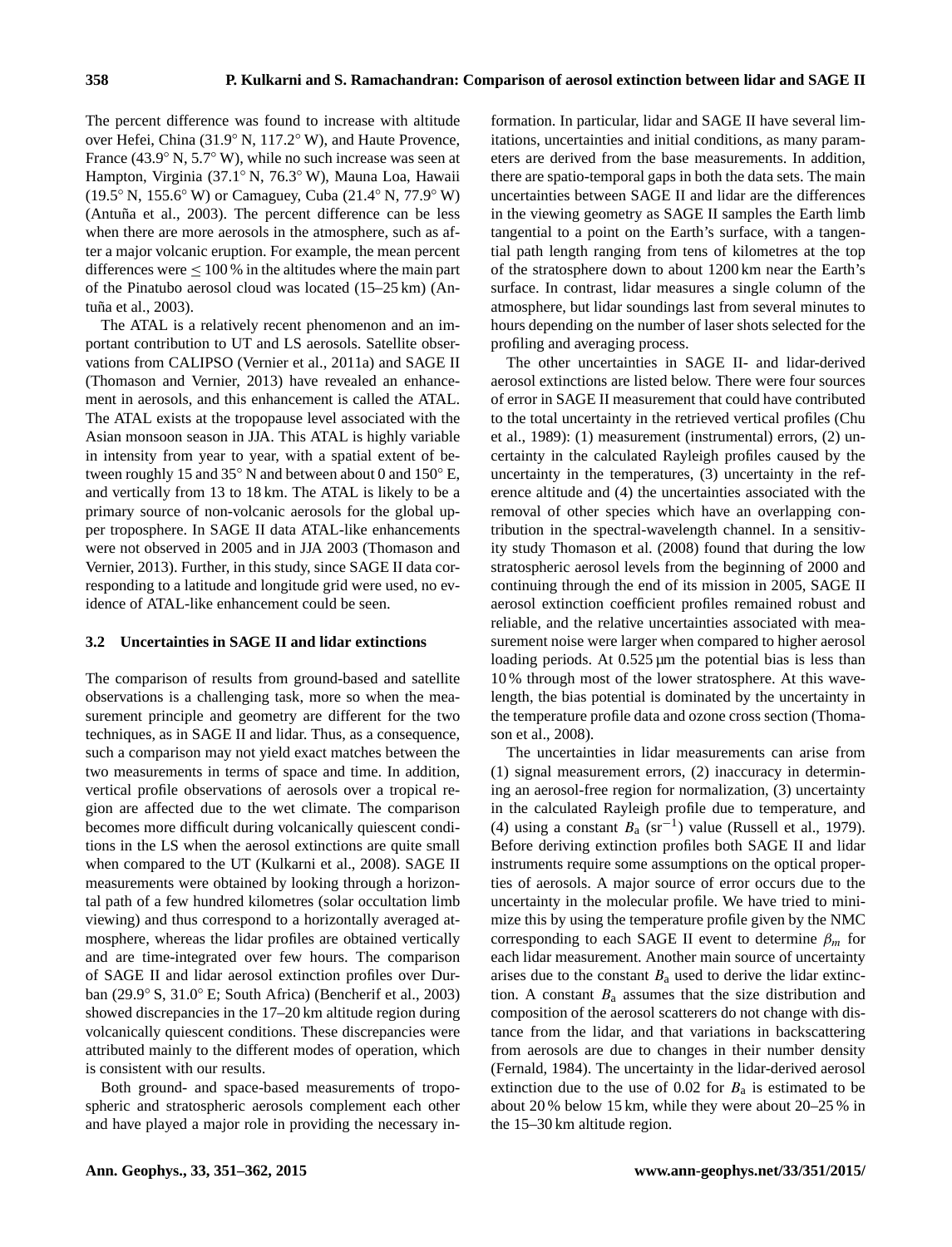

**0 40 80 120 160 200**

**Percent Difference (%)**

**Figure 5.** Seasonal mean percentage differences (%) and corresponding standard deviations (%) between SAGE II and lidar with respect to different longitudinal bins  $(\pm 5, \pm 10, \text{ and } \pm 25^\circ)$  with constant  $\pm 5^\circ$  latitude during **(a)** winter, **(b)** premonsoon, **(c)** monsoon and **(d)** postmonsoon.

**10**

**0 20 40 60 80 100 Standard Deviation (%)**

The largest percentage differences were located below the tropopause (Fig. 4) because of larger variability in the transport of air masses. Even for the measurement where two SAGE II profiles were found to satisfy the coincident criteria (Fig. 3), there were larger variations below the tropopause. Estevan et al. (2008) also showed that upper-troposphere extinction profiles have the biggest disagreement between the SAGE II and lidar, mainly due to the variability of the transport of air masses in the upper troposphere. The zonal homogeneity seen earlier in the current study could be contributing to lesser differences in aerosol characteristics in the LS region. Aerosol variability, technique and a priori assumptions played a major role in producing the observed differences between SAGE II and lidar. In general, due to the abovementioned uncertainties in both profiles, their agreement in the LS can be considered satisfactory.

**0 40 80 120 160 200 Percent Difference (%)**

**Altitude (km)**

**10**

**Altitude (km)**

## **3.3 SAGE II and lidar percentage difference and integrated aerosol extinction**

Along with many uncertainties for the comparison as discussed earlier, radial distance could be another source of ambiguity, as the closer the SAGE II event, the finer the comparison with lidar. Earlier comparison studies by Parameswaran et al. (2010) over Gadanki using SAGE II and lidar extinction profiles found fairly good agreement when the radial distance is of the order of a few hundreds of kilometres, while deviation increases with an increase in radial distance. In the present study, to have a sizeable number of data sets, coincident criteria are followed. In order to quantify the general agreement between the extinction profiles from SAGE and lidar, the normalized percentage difference (%) between the two is estimated for all 36 coincident events during 1998– 2005 in terms of different longitudinal bins  $(\pm 5, \pm 10, \pm 25^{\circ})$ 

with fixed latitude  $(\pm 5^{\circ})$  bins with an aim to determine whether the reduction in longitude affects the comparison. In the lower stratosphere the spatial variability in longitude could be minimal because of efficient mixing in the zonal direction and strong horizontal transport prevailing in the region (Sunilkumar et al., 2011).

**0 20 40 60 80 100 Standard Deviation (%)**

Figure 5 shows the percentage difference and corresponding standard deviations at three longitudinal bins for four seasons along with the number profiles used for the comparison. As expected, the percentage difference (SAGE II and lidar) decreases with an increase in altitude, with significant differences confined to the below tropopause region for all seasons. In general, the mean percentage difference is  $< 50 %$  in the altitude range above 25 km. However, the percent difference between 18 and 25 km is  $< 100\%$ , and in the upper troposphere it is  $> 100\%$ . The standard deviations (%) are relatively large (> 40 %) for the tropospheric region compared to the lower stratosphere. The observed increase in the extinction difference below 17 km could be due to the influence of cirrus clouds in the UT region as well as their spatial inhomogeneity. Seasonally the postmonsoon and monsoon showed a lower difference between three longitudinal bins in both percent difference and standard deviation compared to other seasons. As the longitude range increases (for  $\pm 10$  and  $\pm 25^{\circ}$ ), the number of bins increases, thereby resulting in a slightly higher aerosol extinction. Above the tropopause, the aerosol extinction in the  $\pm 10$  and  $\pm 25^\circ$  longitudinal bins does not exhibit significant differences throughout the altitude range. However, aerosol extinction obtained within  $\pm 5^{\circ}$  difference in longitude with respect to Gadanki shows significant differences above the tropopause, more so during winter and premonsoon (Fig. 5). This comparison illustrates that aerosol extinctions can exhibit differences when the longitudinal ex-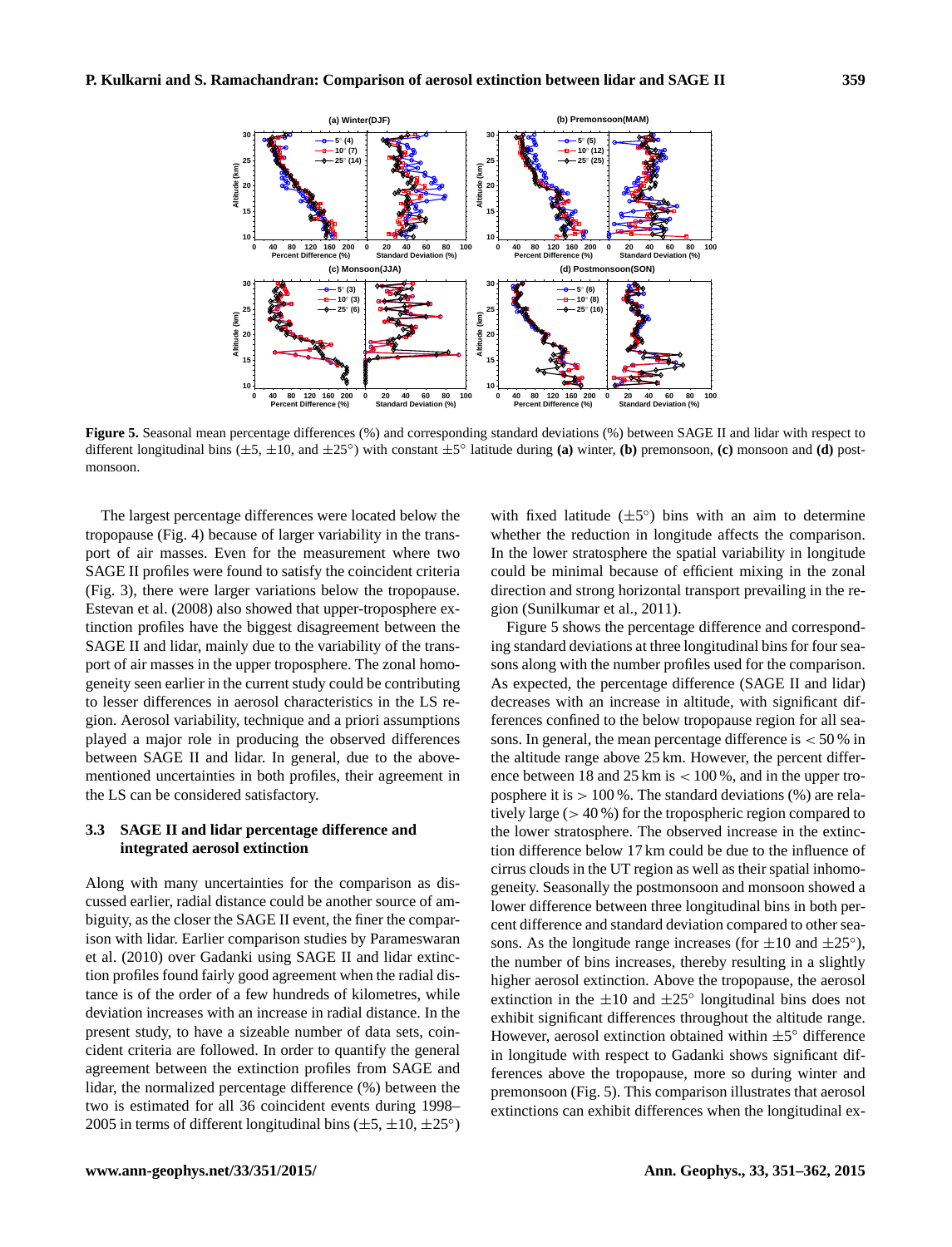

**Figure 6.** Lidar- and SAGE II-derived monthly mean integrated aerosol extinction during March 1998–August 2005 (for all 36 coincident profiles) over Gadanki for three longitudinal bins  $(\pm 5, \pm 10)$ and  $\pm 25^{\circ}$ ), with constant  $\pm 5^{\circ}$  latitude for three altitude regimes (**(a)** 9.5–15 km, **(b)** 18–30 km and **(c)** 9.5–30 km).

tent increases significantly (such as  $\pm 25^{\circ}$ ), indicating that spatial variability in aerosol extinction in the zonal direction can occur when the spatial extent is greater.

Figure 6 shows the SAGE II and lidar integrated aerosol extinction in the three altitude regions of (a) UT (9.5–15 km) (b) LS  $(18-30 \text{ km})$  and (c) total  $(9.5-30 \text{ km})$  as a function of month during 1998–2005 for all 36 coincident profiles. The SAGE II-derived integrated aerosol extinction is calculated for three longitudinal bins  $(\pm 5, \pm 10$  and  $\pm 25^{\circ})$  with a constant  $\pm 5^{\circ}$  latitude with respect to Gadanki (13.5° N, 79.2◦ E). The lidar is a monostatic biaxial system and is optically aligned to heights greater than 9 km. Hence, the present study utilizes 9.5 km as the initial altitude for both SAGE II and lidar integrated aerosol extinction calculation. The UT, LS and total lidar integrated extinctions were in the range of 0.02–0.03, 0.005–0.01 and 0.03–0.05 respectively and are higher in all three altitude regions compared to SAGE II. The lidar integrated extinction of the UT is about 2.5 times higher than that of the LS. The lidar integrated extinctions were found to exhibit seasonal variation in these three altitude regimes. UT extinction is at a minimum during winter (DJF), while LS extinction is higher in winter in general. The seasonal pattern of integrated extinction over Gadanki measured using lidar during 2001–2005 (Kulkarni et al., 2008) clearly showed a winter low and a summer high in the UT and more prominently higher values during winter for the LS region.

The SAGE II upper-tropospheric integrated extinction is less than 0.02 (Fig. 6) and is lower than 0.006 in the LS region. Aerosol extinction is higher in June in both lidar and SAGE II. This can be attributed to the increase in the convective activities and a deeper boundary layer over the tropics,

which leads to significant increases in aerosol extinction in the UT (Trepte et al., 1994). Aerosol extinction in the UTLS region is dominated by the extinction in the UT, as the LS aerosol extinction is at least 5 times lower. The features of integrated aerosol extinction in the UT and LS regimes are consistent with the profiles obtained in the UT and LS in different seasons. Slight differences between the aerosol integrated extinction measured by SAGE II for three longitudinal bins with a constant latitude have been observed and are attributed to variability in aerosol source strengths, meteorological factors, volcanic influence and uniform seasonal changes (Kent et al., 1998). The SAGE II LS regime (Fig. 6b) does not show clear seasonal variation except the very slight increase during April. The SAGE II LS extinction is more or less similar as the longitudinal bins expand. SAGE II aerosol extinctions in the UT are found to increase as the longitudinal coverage increases, suggesting zonal inhomogeneity, while in the LS aerosol extinction over Gadanki remains the same, confirming the zonal homogeneity of LS aerosols.

#### **4 Conclusions**

An extensive comparison utilizing an 8-year (1998–2005) data set from SAGE II measured at 0.525 µm and lidarderived aerosol extinction at 0.532  $\mu$ m over a tropical location, Gadanki, during volcanically quiescent conditions has been made. The major findings include the following:

- 1. The aerosol extinctions derived from lidar were found to be higher than the SAGE II values during all seasons in the upper-troposphere region, while in the lower stratosphere the values were closer.
- 2. The seasonal mean percent differences were  $>100\%$ in the upper troposphere, and between tropopause and 25 km the percent differences were in the 50–100 % range. The mean percent differences were < 50 % above 25 km.
- 3. The observed percent differences can mainly be attributed to the different observational techniques, the temperature profile used to determine  $\beta_m$  and the assumptions made on the optical properties of aerosols  $(B<sub>a</sub>)$ .
- 4. Lidar and SAGE II aerosol extinctions agree well when the latitude and longitude of SAGE II profile are closer to the Gadanki site.
- 5. The lidar integrated extinctions were found to exhibit seasonal variation in the UT, LS and total altitude regimes, and the SAGE II UT integrated extinction is less than 0.02 and is lower than 0.006 in the LS region. Features of the UT and LS regimes are consistent with the profiles obtained in the UT and LS in different seasons.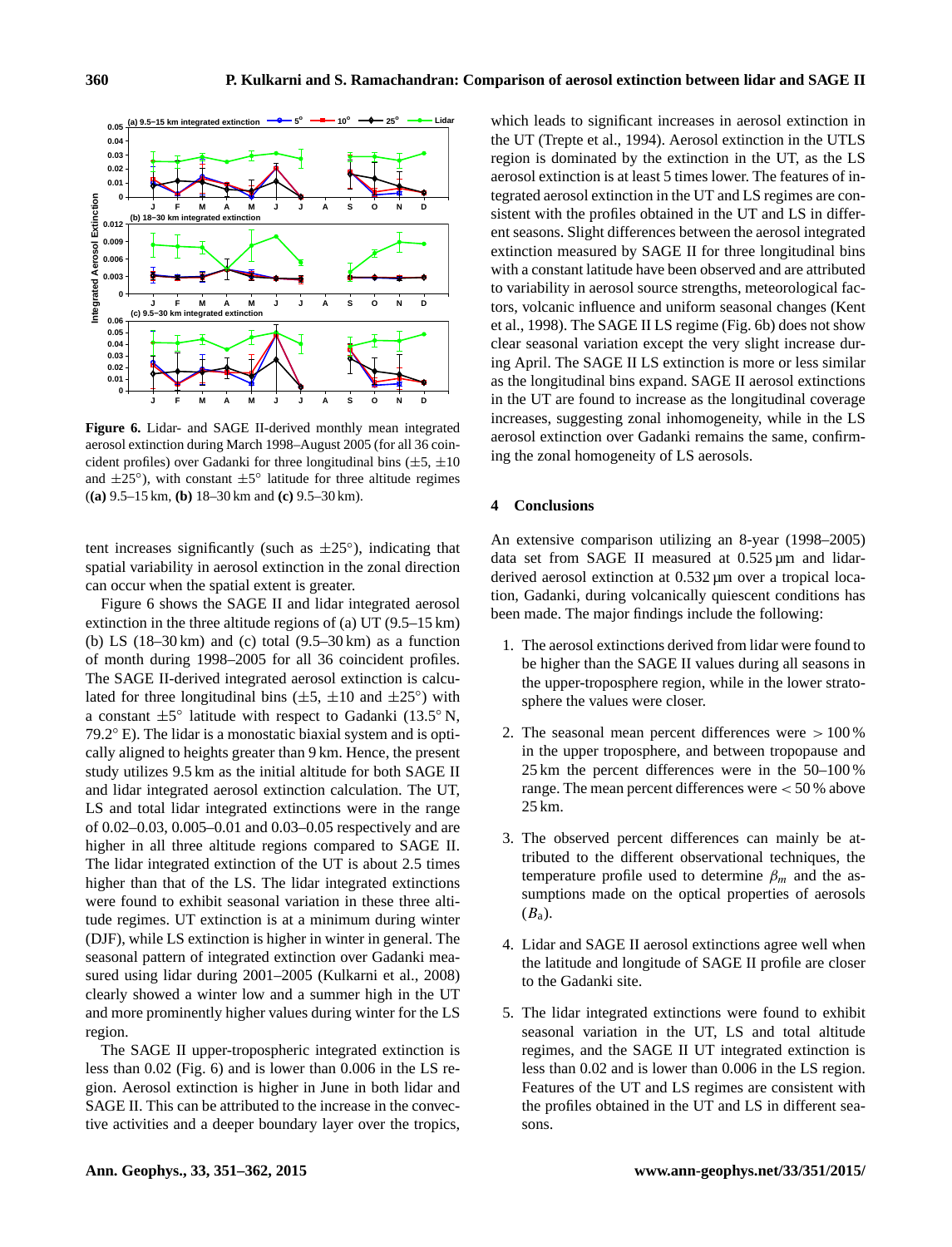#### **P. Kulkarni and S. Ramachandran: Comparison of aerosol extinction between lidar and SAGE II 361**

- 6. SAGE II aerosol extinction in the UT increases as the longitudinal coverage increases, indicating spatial inhomogeneity of UT aerosols, while LS extinction values are similar, confirming the zonal homogeneity of LS aerosols.
- 7. The study highlighted that the best meteorological parameters close to the lidar measurement site in terms of space and time and  $B_a$  (sr<sup>-1</sup>), the ratio between aerosol backscattering and extinction, are essential over the tropics for a more accurate derivation of aerosol extinction.

*Acknowledgements.* The authors are thankful to the technical and scientific staff of the National Atmospheric Research Laboratory (NARL), Gadanki, for their dedicated efforts in conducting the lidar observations. SAGE II spectral aerosol extinction data sets were downloaded from [https://eosweb.larc.nasa.gov/project/sage2/](https://eosweb.larc.nasa.gov/project/sage2/sage2_table) [sage2\\_table.](https://eosweb.larc.nasa.gov/project/sage2/sage2_table)

Topical Editor V. Kotroni thanks two anonymous referees for their help in evaluating this paper.

#### **References**

- Antuña, J. C., Robock, A., Stenchikov, G. L., Thomason, L. W., and Barnes, J. E.: Lidar validation of SAGE II aerosol measurements after the 1991 Mount Pinatubo eruption, J. Geophys. Res., 107, 4194, doi[:10.1029/2001JD001441,](http://dx.doi.org/10.1029/2001JD001441) 2002.
- Antuña, J. C., Robock, A., Stenchikov, G., Zhou, J., David, C., Barnes, J. E., and Thomason, L. W.: Spatial and temporal variability of the stratospheric aerosol cloud produced by the 1991 Mount Pinatubo eruption, J. Geophys. Res., 108, 4624, doi[:10.1029/2003JD003722,](http://dx.doi.org/10.1029/2003JD003722) 2003.
- Bauman, J. J., Russell, P. B., Geller, M. A., and Hamill, P.: A stratospheric aerosol climatology from SAGE II and CLAES measurements: 1. Methodology, J. Geophys. Res., 108, 4382, doi[:10.1029/2002JD002992,](http://dx.doi.org/10.1029/2002JD002992) 2003.
- Bencherif, H., Portafaix, T., Baray, J. L., Morel, B., Baldy, S. Leveau, J., Hauchecorne, A., Keckhut, P., Moorgawa, A., Michaelis, M. M., and Diab, R.: Lidar observations of lower stratospheric aerosol over South Africa linked to large scale transport across the southern subtropical barrier, J. Atmos. Sol. Terr. Phy., 65, 707–715, 2003.
- Borrmann, S., Solomon, S., Avallone, L., Toohey, D., and Baumgardner, D.: On the occurrence of ClO in cirrus clouds and volcanic aerosol in the tropopause region, Geophys. Res. Lett., 24, 2011–2014, 1997.
- Chu, W. P., McCormick, M. P., Lenoble, J., Brogniez, C., and Pruvost, P.: SAGE II inversion algorithm, J. Geophys. Res., 94, 8339–8351, 1989.
- Damadeo, R. P., Zawodny, J. M., Thomason, L. W., and Iyer, N.: SAGE version 7.0 algorithm: application to SAGE II, Atmos. Meas. Tech., 6, 3539–3561, doi[:10.5194/amt-6-3539-2013,](http://dx.doi.org/10.5194/amt-6-3539-2013) 2013.
- Estevan, R., Antuña, J. C., and Lavorato, M. B.: Stratospheric aerosols measurements at CEILAP, Argentina: Two case studies, Opt. Pura Apl., 41, 101–107, 2008.
- Fernald, F. G.: Analysis of atmospheric lidar observations: Some comments, Appl. Optics, 23, 652–653, doi[:10.1364/AO.23.000652,](http://dx.doi.org/10.1364/AO.23.000652) 1984.
- Hamill, P., Jensen, E. J., Russell, P. B., and Bauman, J. J.: The life cycle of stratospheric aerosol particles, B. Am. Meteorol. Soc., 78, 1395–1410, 1997.
- Hanson, D. R., Ravishankara, A. R., and Solomon, S.: Heterogeneous react ions in sulfuric acid aerosols: A framework for model calculations, J. Geophys. Res., 99, 3615–3629, 1994.
- Hitchman, M. H., McKay, M., and Trepte, C. R.: A climatology of stratospheric aerosol, J. Geophys. Res., 99, 20689–20700, 1994.
- Hofmann, D., Barnes, J., O'Neill, M., Trudeau, M., and Neely, R.: Increase in background stratospheric aerosol observed with lidar at Mauna Loa Observatory and Boulder, Colorado, Geophys. Res. Lett., 36, 1–5, 2009.
- Jäger, H. and Hofmann, D. J.: Midlatitude lidar backscatter to mass, area, and extinction conversion model based on in situ aerosol measurements from 1980 to 1987, Appl. Optics, 30, 127–138, 1991.
- Jayaraman, A., Ramachandran, S., Acharya, Y. B., and Subbaraya, B. H.: Pinatubo volcanic aerosols layer decay observed at Ahmedabad (23◦ N), India, using Nd : YAG backscatter lidar, J. Geophys. Res., 100, 23209–23214, 1995.
- Jensen, E. J., Toon, O. B., Selkirk, H. B., Spinhirne, J. D., and Schoeberl, M. R.: On the formation and persistence of subvisible cirrus clouds near the tropical tropopause, J. Geophys. Res., 101, 21361–21375, 1996.
- Kent, G. S., Trepte, C. R., and Lucker, P. L.: Long-term stratospheric aerosol and gas experiment I and II measurements of upper tropospheric aerosol characteristics, J. Geophys. Res., 103, 28863–28874, 1998.
- Klett, J. D.: Lidar inversion with variable backscatter/extinction ratios, Appl. Optics, 24, 1638–1643, 1985.
- Kulkarni, P., Ramachandran, S., Bhavani Kumar, Y., Narayana Rao, D., and Krishnaiah, M.: Features of upper troposphere and lower stratosphere aerosols observed by lidar over Gadanki, a tropical Indian station, J. Geophys. Res., 113, D17207, doi[:10.1029/2007JD009411,](http://dx.doi.org/10.1029/2007JD009411) 2008.
- Nagai, T., Liley, B., Sakai, T., Shibata, T., and Uchino, O.: Post-Pinatubo evolution and subsequent trend of the stratospheric aerosol layer observed by mid-latitude lidars in both hemispheres, SOLA, 6, 69–72, 2010.
- Parameswaran, K., Rose, K. O., Krishna Murthy, B. V., Osborn, M. T., and McMaster, L. R.: Comparison of aerosol extinction profiles from Lidar and SAGE II data at a tropical station, J. Geophys. Res., 96, 10861–10866, 1991.
- Parameswaran, K., Thampi, B. V., and Sunilkumar, S. V.: Latitudinal dependence of the seasonal variation of particulate extinction in the UTLS over the Indian longitude sector during volcanically quiescent period based on lidar and SAGE-II observations, J. Atmos. Sol. Terr. Phy., 72, 1024–1035, 2010.
- Ramachandran, S. and Jayaraman, A.: Balloon-borne study of the upper tropospheric and stratospheric aerosols over a tropical station in India, Tellus, 55B, 820–836, 2003.
- Ramaswamy, V., Charlson, R. J., Coakley, J. A., Gras, J. L., Harshvardhan, G. K., McCormick, M. P., Moller, D., Roeckner, E., Stowe, L. L., and Taylor, J.: What are the anticipated and observed meteorological and climatic responses to aerosol forcing,